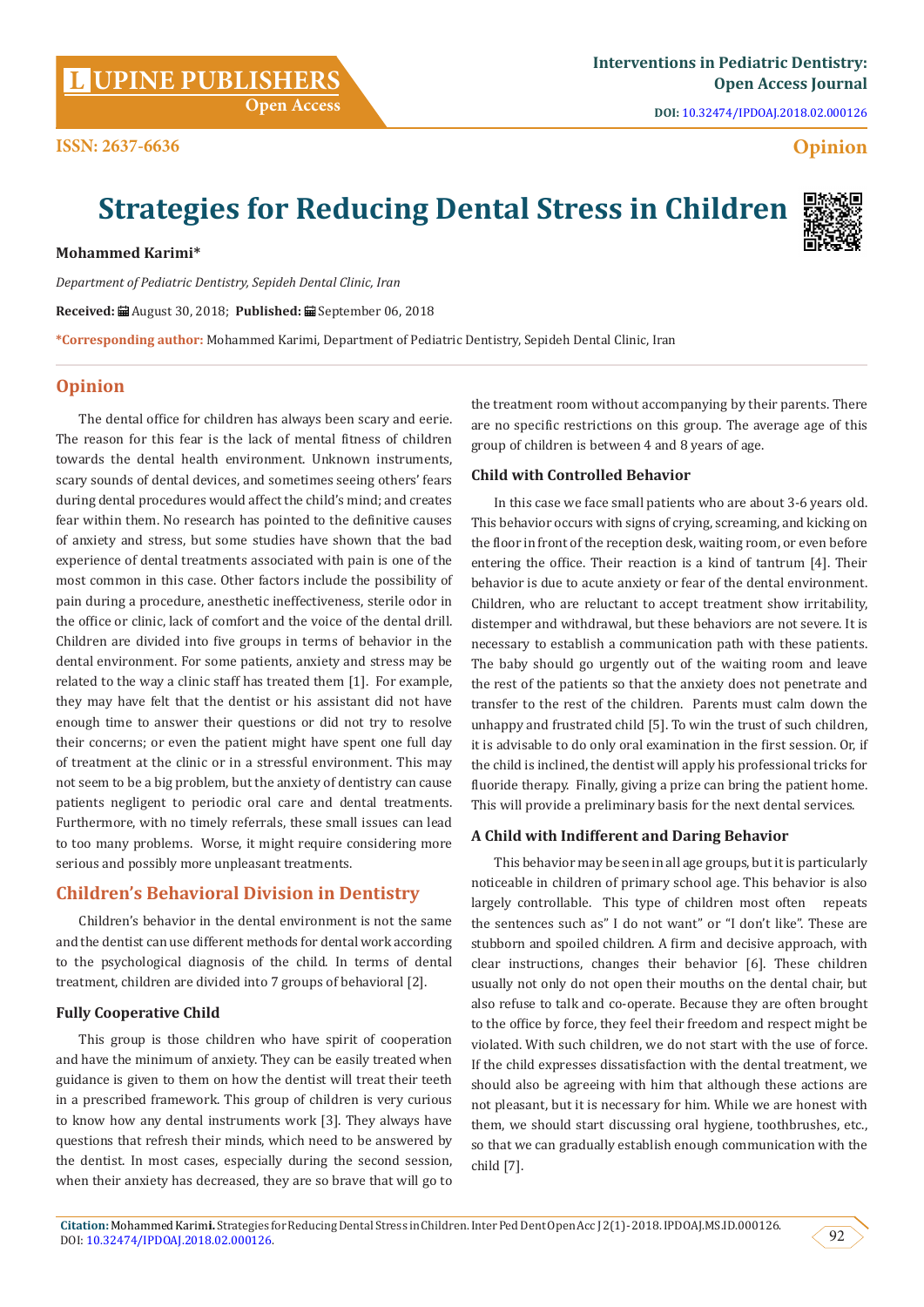#### **Shy Child**

Shyness is less of a negative form, and if dentist does not behave appropriately with this group of children, their reactions become worse and become uncontrollable. These children are usually hidings behind their parents at the time they arrive and are not separated from their parents. When we walk towards them, some start moving back. Some others might be in hesitant mode or start to cry; or even sometimes cover their eyes with their own hands to hide their fears. Their cry is more like whine. This category of children is strongly supported by parents [8]. Excessive attention and respect for these children also causes the child to become shy. It's better to give confidence to these children and guide them. After several sessions, these children become more positive and cooperative, so that the next session does not require parental support.

#### **Group Under Pressure but Cooperative**

This group of children is on the border line of positive and negative cooperation. They accept the treatment but take precautionary dental orders [9]. At the same time, they are not pleased with these acts, and when they speak, their voice shakes. Sometimes this tremor spreads to his body and this thrill precludes the child from co-operating. Providing a happy and stressfree environment for these children, they will become a part of cooperative patients.

#### **The Crying Group**

Children who are severely afraid and cry; they have severe avoidance behaviors; and prevent the treatment. This group includes children with a bitter experience of dentistry. Crying is the specific reaction to the sound of the turbine. Excited kid sounds are stable. Despite local anesthetics, they complain about pain. They are afraid of the sound of the machine. When the turbine works and has a contact with tooth, they scream loud and show resistance. Sometimes, they may show a sudden movement when turbine touches their teeth. The treatment of this group requires patience and toleration. Sometimes, parents begin to interfere with the dental work when they see crying child. They often comment that the teeth might not have adequate numbness [10]. It should be mentioned to these parents that the dentist will not start dental work until he observes symptoms of numbness in the child. In addition, the dentist should give assurance this crying is not due to child is having pain, but the child only uses this remedy to prevent dentist from working.

#### **Non-Cooperative Group**

People in this category are children who have certain weaknesses or are mentally retarded which are prescribed special behavioral control techniques. Another group in this category is very small children who cannot communicate with them through dialogue [11]. In fact, these children are unable to cooperate because of their age. Working with this group is very difficult, overwhelming and exhausting. Their treatment should be done only with complete anesthesia in the hospital environment. For such individuals especially in toddlers, restraining and using force is not a wise approach. The application of this method creates a crisis called "bitter experience of dentistry". Hence, that very young child becomes a totally non-cooperative one in any dental work.

# **What can be Done as A Dentist to Reduce Child Anxiety?**

The first step in this direction is to understand the causes of stress in pediatric patients. Children are very sensitive. They are very quickly affected by environmental factors, which can unfortunately affect the process of dental procedures. The dental environment and its surroundings are one of the important factors that a child should have a comfortable and relaxed feeling. Here, we can identify these environmental factors and refer to a series of useful strategies to reduce stress and anxiety in these children. Changes in the design or the environment of the clinic can help reduce the stress [12]. This can diminish the feeling of anxiety, frustration, confusion, embarrassment, helplessness or fear before a dental procedure is performed in patients.

#### **Scent of the Environment**

There is often a specific odor in the hospitals, clinics and other sterilized spaces, which causes an emotional response in many patients. With application of relaxing fragrances such as *lavender*  (from the family of *lindenum*) and oranges in the clinic and waiting rooms, help to relax patients before treatment.

#### **Appearance of Environment**

Use relaxing colors like blue and green on the walls, chairs and furniture. These colors can help create a more comfortable environment for patients. Also, undecorated walls can cause anxiety in people, so the good idea is to add decorations like beautiful artwork and beautiful décor.

#### **Sounds**

One of the most common causes of stress in patients is dental drill sound. So, to reduce the noise of dental equipment, you can place compressors and other noisy equipment in a separate area and create a relaxing environment with gentle light and music playback.

#### **Light**

Dental clinics require a bright environment to perform dental works but bright and direct light on the patient's face can trigger stress and anxiety. Set the status of the lamp so that it would shine in patient's mouth instead of his eyes try to reduce the backlight in the clinic.

#### **Comfort**

The furniture of the waiting room and the dental chair should be clean and comfortable. Additionally, setting the ambient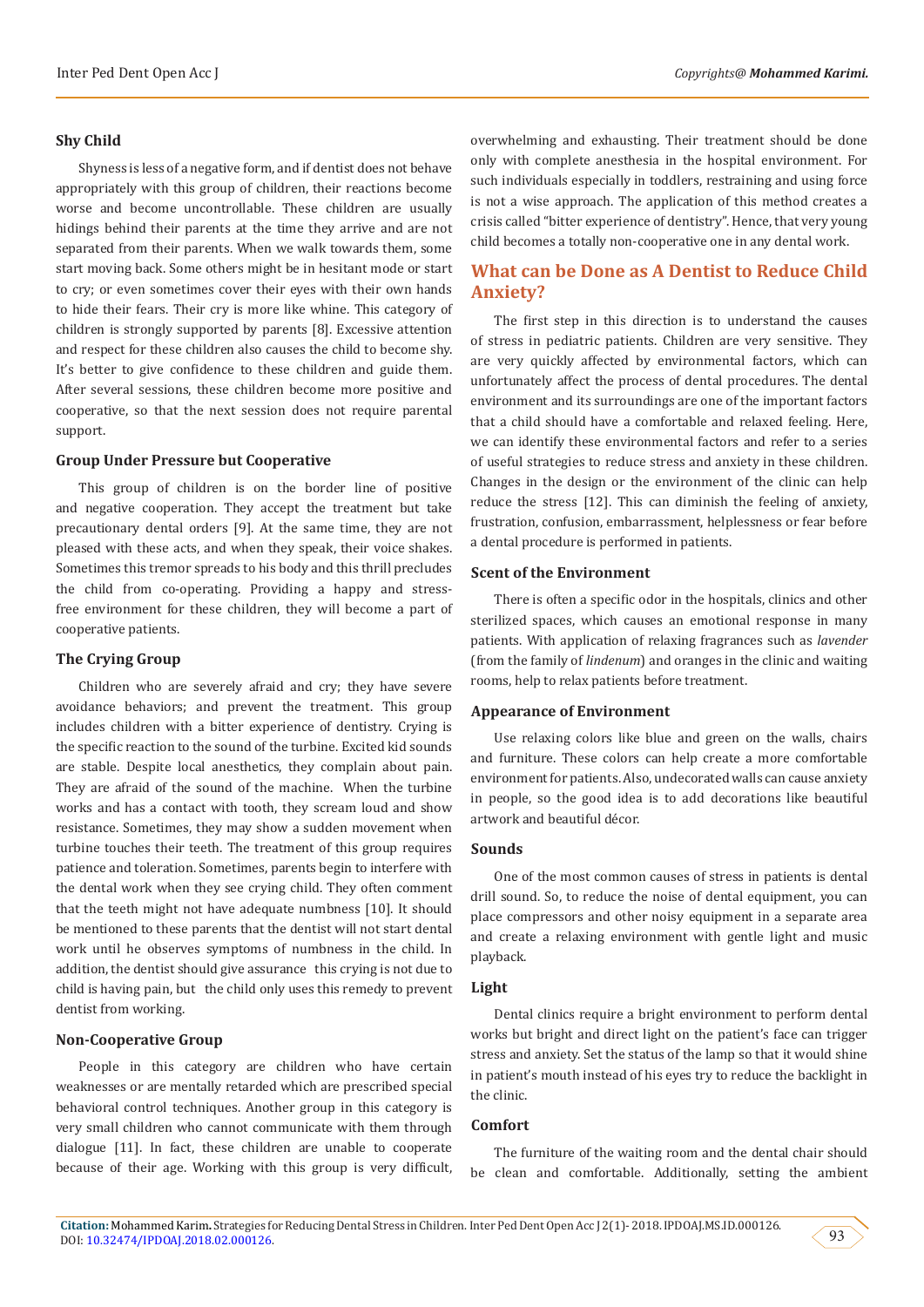temperature at lower levels may help reduce stress and anxiety. If the environment is warm, the child may show combinations of restlessness, irritability, distemper, discomfort and fussing. If the patient appears to be distressed and anxious, give him a small blanket to lie down on the sofa.

### **Other Techniques**

In addition to the office environment or clinic surroundings, some other useful measures to reduce the anxiety of children include:

#### **Communication**

Maintaining a clear communication with children from the time of booking appointments and even after treatment can help reduce their stress. Before starting any procedure, talk about what is going to happen in a childish language. Avoid using some words like blood, anesthetic needle and pain. Answer their questions promptly; and follow up their conditions during and after recovery.

#### **Control**

Children naturally feel more comfortable if they feel they are under controlled conditions. Before starting treatment, it is best to identify a certain number of marks between the child and the dentist, for example, lifting one hand when they need to rest during the treatment. Ask their opinions about the movies and music they are playing for them. Show them a movie they want to watch so that their attentions get focused on the movie during the treatment and distracted from the dental procedures. Adding a TV screen, aquarium and other interesting elements in the clinic's waiting room helps patients focus on something else.

#### **Care and Attention**

This are one of the easiest ways to reduce the patient's discomfort, indicating a desire for extraordinary effort to care for the patient. For example, giving an ice cream to children whose teeth have been extracted, or even offering medications for those who have pain, shows caring. In other words, it indicates the tendency of the dentist to comfort his patients [13-15].

Patients, who are waiting for hours to complete their treatment, are likely to be more anxious and stressful. Therefore, it is imperative that the medical staff ensure that they can control and reduce the stressful conditions as well. For instances, this can be done by providing patients with cold or hot drinks. The important thing is that the staff should handle the patients with a smile, kindness and respect for the patients. To conclude and complete this review, this final detail should be added. Despite the advancement of technology in painless dentistry, patients' anxiety and stress continues to be an important concern in dentistry. Many people feel pain when they see, smell and hear voices in a dental clinic; or even reminding them. Beyond that, hidden fear of dental

procedures (*dental phobia*) and anxiety can affect the patient's commitment to dental care and proper care of her teeth. There are a few environmental factors that their defects and weakness can exacerbate stress in children. These include clinic environment, the smell of dental materials, staff's behavior and lack of safety and comfort. In terms of behavioral dentistry, children are divided into 7 groups [16]. According to these behaviors, professional tricks should be used in dental treatment to facilitate dentist's work. By applying a series of strategies, an expert and skilled dentist can reduce stress in children and successfully complete the treatment.

#### **References**

- 1. [Eli I \(1992\) Oral psychophysiology: stress, pain and behavior in dental](http://www.scielo.br/scielo.php?script=sci_nlinks&ref=000083&pid=S0103-166X200500010000200003&lng=pt) [care. Florida: CRC Press.](http://www.scielo.br/scielo.php?script=sci_nlinks&ref=000083&pid=S0103-166X200500010000200003&lng=pt)
- 2. [Eli I, Uziel N, Bath R, Kleinhauz M \(1997\) Antecedents of dental anxiety:](https://www.ncbi.nlm.nih.gov/pubmed/9192153) [learned responses versus personality traits. Community Dent Oral](https://www.ncbi.nlm.nih.gov/pubmed/9192153) [Epidemiol 25\(3\): 233-237.](https://www.ncbi.nlm.nih.gov/pubmed/9192153)
- 3. [Freeman RE \(1985\) Dental anxiety: a multifactorial aetiology. Br Dent J](https://www.ncbi.nlm.nih.gov/pubmed/3866595) [159\(12\): 406-408.](https://www.ncbi.nlm.nih.gov/pubmed/3866595)
- 4. [Milgrom P, Weinstein P, Getz T \(1995\) Treating fearful dental patients.](https://www.joms.org/article/S0278-2391(97)90725-4/abstract) (2nd [edn\). University of Washington in Seattle, Washington, USA.](https://www.joms.org/article/S0278-2391(97)90725-4/abstract)
- 5. Newton JT, Baghaienaini F, Goodwin SR, Invest J, Lubbock M, et al. Stress in dental school.
- 6. [Klingberg G, Berggren U, Carlsson SG, Noren JG \(1995\) Child dental fear:](https://www.ncbi.nlm.nih.gov/pubmed/8747678) [cause-related factors and clinical effects. Eur J Oral Sci 103\(6\): 405-412.](https://www.ncbi.nlm.nih.gov/pubmed/8747678)
- 7. Bourne EJ (2006) The anxiety and phobia workbook ( $4<sup>th</sup>$  edn) Oakland, CA: New Harbinger Publications 4-29.
- 8. [Klingberg G, Broberg AG \(2007\) Dental fear/anxiety and dental](https://www.ncbi.nlm.nih.gov/pubmed/17935593) [behavior management problems in children and adolescents: a review](https://www.ncbi.nlm.nih.gov/pubmed/17935593) [of prevalence and concomitant psychological factors. Int J Paediatr Dent](https://www.ncbi.nlm.nih.gov/pubmed/17935593) [17\(6\): 391-406.](https://www.ncbi.nlm.nih.gov/pubmed/17935593)
- 9. [Holst A, Schroder U, Ek L, Hallonsten AL, Crossner CG \(1988\) Prediction](https://onlinelibrary.wiley.com/doi/pdf/10.1111/j.1600-0722.1988.tb01584.x) [of behavior management problems in children. Scand J Dental Res 96\(5\):](https://onlinelibrary.wiley.com/doi/pdf/10.1111/j.1600-0722.1988.tb01584.x) [457-465.](https://onlinelibrary.wiley.com/doi/pdf/10.1111/j.1600-0722.1988.tb01584.x)
- 10. [Wright GZ, Alpern GD, Leake JL \(1973\) A cross validation of variables](https://www.ncbi.nlm.nih.gov/pubmed/4266810) [affecting children's cooperative behavior. J Can Dent Assoc 39\(4\): 268-](https://www.ncbi.nlm.nih.gov/pubmed/4266810) [273.](https://www.ncbi.nlm.nih.gov/pubmed/4266810)
- 11. [Hoist A, Crossner CG \(1984\) Management of dental behavior problems.](http://europepmc.org/abstract/MED/6596759) [A 5-year follow-up. Swed Dent J 8: 243-249.](http://europepmc.org/abstract/MED/6596759)
- 12. Hoist A, Crossner CG (1987) Direct ratings of acceptance of denial treatment in Swedish children. Community Dent Oral Epidemiol 15: 258-263.
- 13. [Hoist A, Ek L \(1988\) Effect of systematized "behavior shaping" on](https://onlinelibrary.wiley.com/doi/abs/10.1111/j.1600-0528.1988.tb00580.x) [acceptance of dental treatment in children. Community Dent Oral](https://onlinelibrary.wiley.com/doi/abs/10.1111/j.1600-0528.1988.tb00580.x) [Epidemiology 16\(6\): 349-355.](https://onlinelibrary.wiley.com/doi/abs/10.1111/j.1600-0528.1988.tb00580.x)
- 14. [Corah NL, Oshea RM, Bissell GD \(1985\) The dentist- patient relationship:](https://www.ncbi.nlm.nih.gov/pubmed/3862704) [perceptions by patients of dentist behavior in relation to satisfaction](https://www.ncbi.nlm.nih.gov/pubmed/3862704) [and anxiety. J Am Dent Assoc 111\(3\): 443-436.](https://www.ncbi.nlm.nih.gov/pubmed/3862704)
- 15. [Hicham Riba, Saleha Al Zahrani, N Al Buqmi, AA Jundi \(2017\) A Review](https://www.ecronicon.com/ecde/pdf/ECDE-16-00574.pdf) [of Behavior Evaluation Scales in Pediatric Dentistry and Suggested](https://www.ecronicon.com/ecde/pdf/ECDE-16-00574.pdf) [Modification to the Frankl Scale. EC Dental Science 16\(6\): 269-275.](https://www.ecronicon.com/ecde/pdf/ECDE-16-00574.pdf)
- 16. [Shetty R, M Khandelwal, S Rath \(2015\) RMS Pictorial Scale \(RMS-PS\):](http://www.jisppd.com/article.asp?issn=0970-4388;year=2015;volume=33;issue=1;spage=48;epage=52;aulast=shetty) [An innovative scale for the assessment of child′s dental anxiety. Journal](http://www.jisppd.com/article.asp?issn=0970-4388;year=2015;volume=33;issue=1;spage=48;epage=52;aulast=shetty) [of Indian Society of Pedodontics and Preventive Dentistry 33\(1\): 48-52.](http://www.jisppd.com/article.asp?issn=0970-4388;year=2015;volume=33;issue=1;spage=48;epage=52;aulast=shetty)